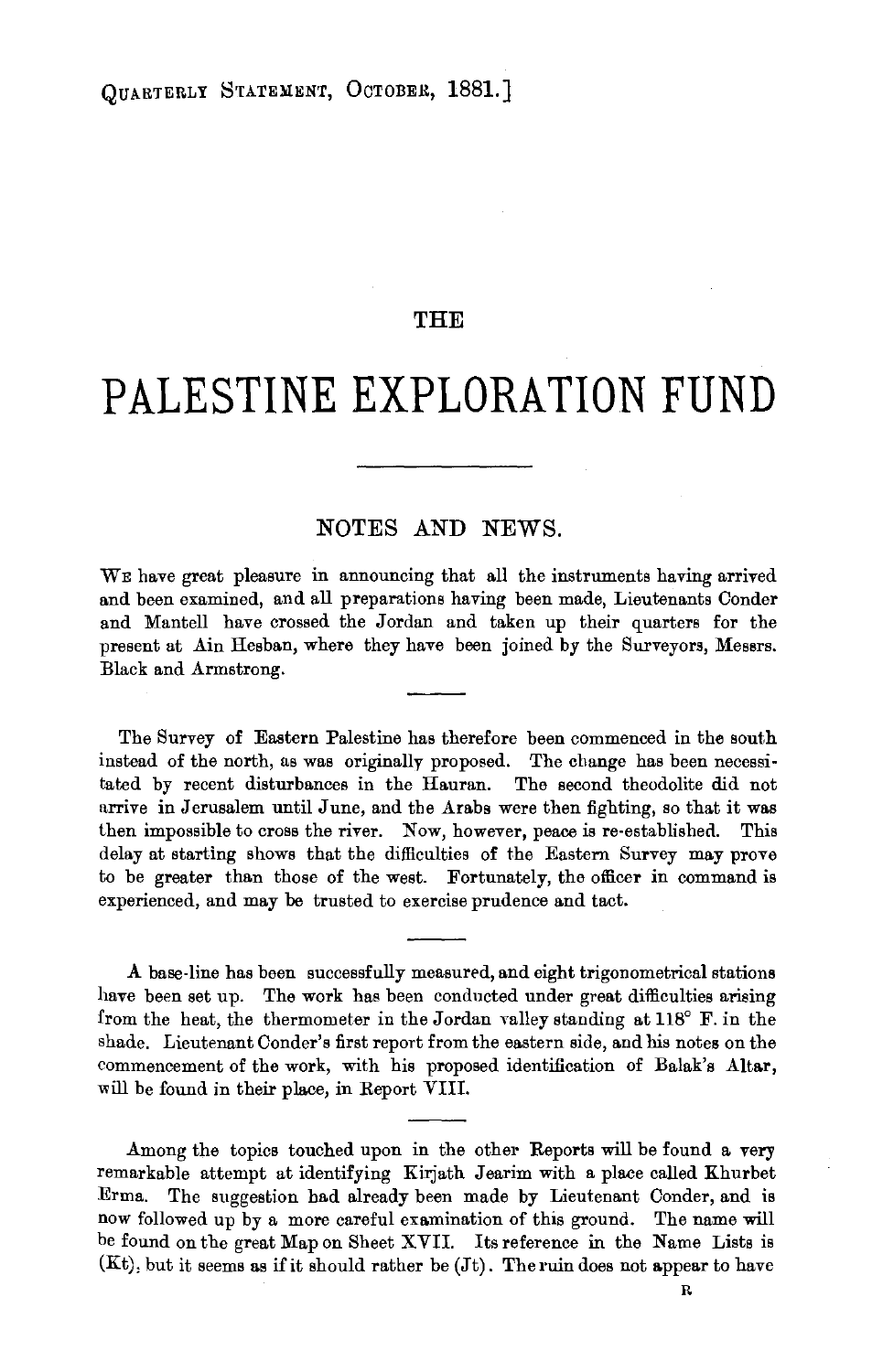been visited by anybody before the Survey-it is not, for instance, on Guérin's map or on Vandevelde's, or Murray's. The arguments advanced by Lieutenant Conder will be read with the greatest interest. Perhaps we have here a solution of one of the greatest topographical difficulties connected with the sacred narrative. His observations on Ai, Hebron, Gibeon, etc., may be advantageously followed by the light of the new map.

Lieutenant Conder has made a copy of the inscription of the Pool of Siloam, on which Professor Sayce sends a paper, which will be found in its place (p. 282). The copy was taken after Herr Guthe had cleared the letters by means of nitric acid. A cast has also been taken by Herr Paules, and is on its way to England. As regards the last, Lieutenant Conder writes, "I have been over it with my copy, which *agrees very well indeed* with it. I see one more letter, but. do not see anything to change my copy." M. Clermont Ganneau is reported to be working at the inscription. Another aqueduct has been discovered, running west from the Pool of Siloam, on the same level as the one previously known. This new aqueduct, when traced, may lead to important discoveries. It was found by some fellahin.

Since the publication of the last *Quarterly Statement,* the General Committee has been strengthened by the addition of two new members, namely, Sir Albert Sassoon, C.S.I., and Mr. Edward Thomas, F.R.S. They have also to lament the loss of four of their oldest and most valuable members, a notice of whom will be found on pp. 243-246.

The Reduced Map of Modern Palestine is now completed, having received the final corrections. The first edition will be issued on October 17th, after which date subscribers may expect to have their copies in order of application. They are reminded that the price to them is *6s. 6d.* a copy, carriage free. To the general public it will be 12s., through all booksellers, or the agent, Mr. Stanford, 55, Charing Cross. It will be issued in six sheets, including the title page in a paper cover. There is in preparation a list of Biblical names and their identifications, a copy of which, when ready, will be given with the map. But the first subscribers will probably have to wait a little for this list. It will also be given to every subscriber of the large map who wishes for it.

As regards the two ancient maps, Mr. Saunders reports that the outline is engraved, and that they are proceeding with the names. We hope to have them ready very shortly.

For convenience of travellers and 'for library purposes, an arrangement has been made with the agent, Mr. Edward Stanford, for mounting the map. He undertakes to mount the map on strong cloth, and to place it in a case for the bookshelf or for travelling. The map in this form will be charged *lls. 6d.* a copy, carriage paid, to subscribers, and 18s. *6d.* to non-subscribers. For hanging purposes, he will supply the map on mahogany rollers at l6s. *6d.* for subscribers, and 24s. for the general public. And he will make special arrangements if desired for a more expensive mode of mounting.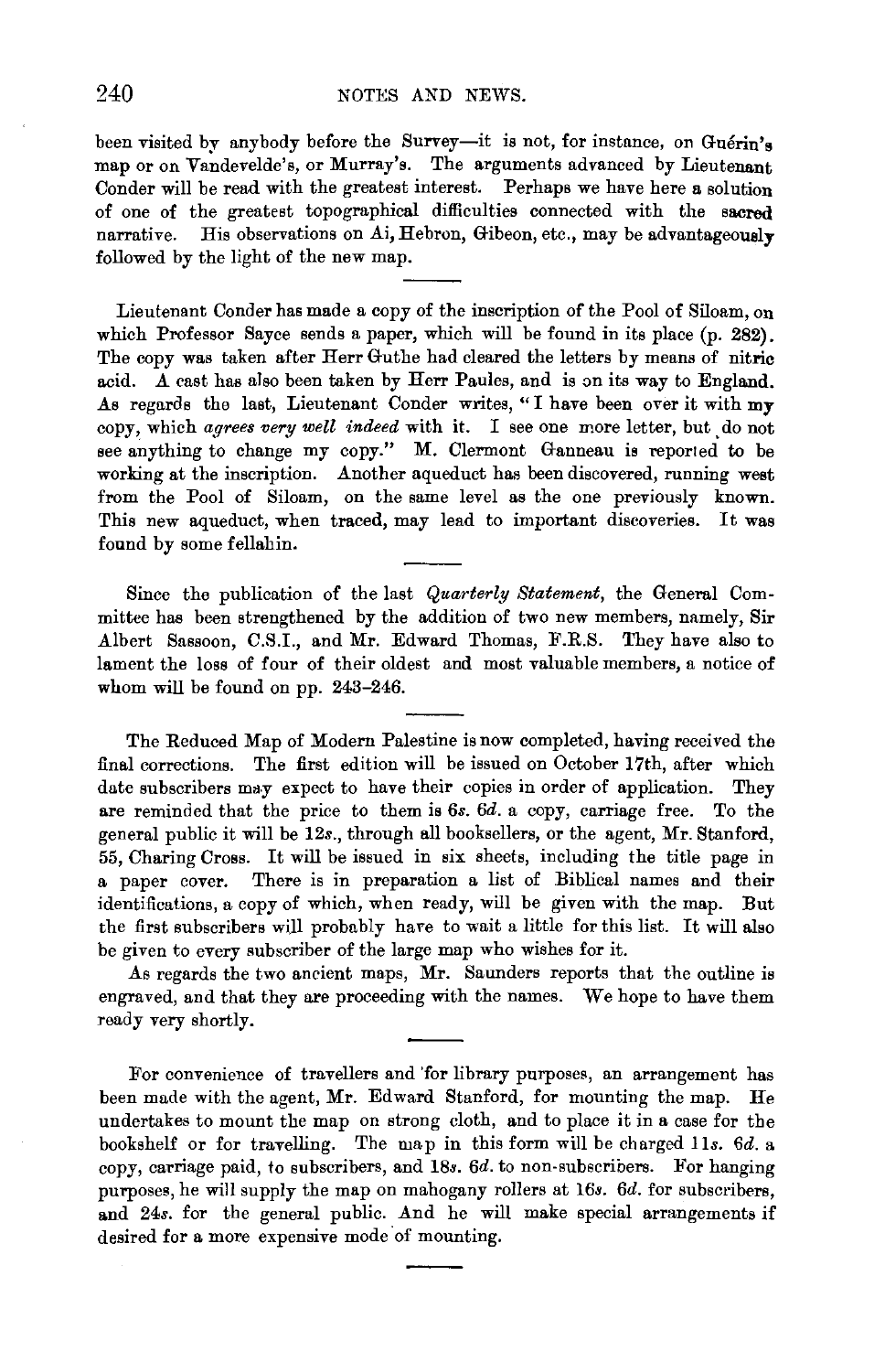Two more volumes of the Memoirs, viz., the "Name Lists" and the "Special Papers," have been issued. The next is far advanced and will be ready in November. The remaining two will, it is hoped, be issued in January.

Enquiries have been made as to the price of the memoirs in separate parts. It must be remembered that only a small number of copies remain ; arrangements have been made for offering these copies to libraries in Great Britain, America, Germany, etc. Should any remain when these have been supplied, they may be had in separate parts, as follows  $:$   $-$ 

|                                      |                      |                      |                      |  | $\pounds$ s. d.     |  |
|--------------------------------------|----------------------|----------------------|----------------------|--|---------------------|--|
| The Great Map                        | $\cdot$ .            | . .                  | $\ddot{\phantom{a}}$ |  | $3 \quad 3 \quad 0$ |  |
| The Memoir in 3 vols.                |                      | $\ddot{\phantom{a}}$ | $\sim$               |  | 990                 |  |
| The Name Lists                       | $\ddot{\phantom{a}}$ | $\ddotsc$            | 330                  |  |                     |  |
| The Special Papers                   |                      | $\ddot{\phantom{a}}$ | $\mathbf{r}$         |  | 220                 |  |
| The Jerusalem work, with a portfolio |                      |                      |                      |  |                     |  |
| of drawings                          |                      | $\cdots$             | $\sim$ 400 $\sim$    |  | 550                 |  |

Mr. Saunders has completed his delineation of the water basins on the map of Western Palestine, and has given it to l\Ir. Stanford, the engraver and agent of the maps, to be laid down on the reduced map, which can then be used to illustrate and explain his "Introduction."

It can also be laid down on the great map, but as the work will have to be done by hand, the cost of doing so will be no less than £5. On the reduced map it can be done by a double printing at a very small cost. In fact a shilling will cover it. It is hoped that any one who wants Mr. Saunders' "Introduction" (now in the binder's hands) will have the water basin edition of the reduced map.

A general Index to the *Quarterly Statement* from its commencement to the issue of this number inclusive, has been prepared, and is now in the printer's hands. It will be ready some time in November.

The Committee will be greatly obliged if subscribers will forward their subscriptions for the current year as early as possible. Arrangements for lectures on the Biblical Results of the Survey by the Rev. Henry Geary and the Rev. James King should be made as early as possible.

The income of the Society from all sources from June 21st, 1881, to September 22nd, was  $1,253l$ . 5s. 1d. The amount in the Banks on Tuesday, September 13th, was 451l. 4s. 9d. About 1,000l. will be required before the end of the year.